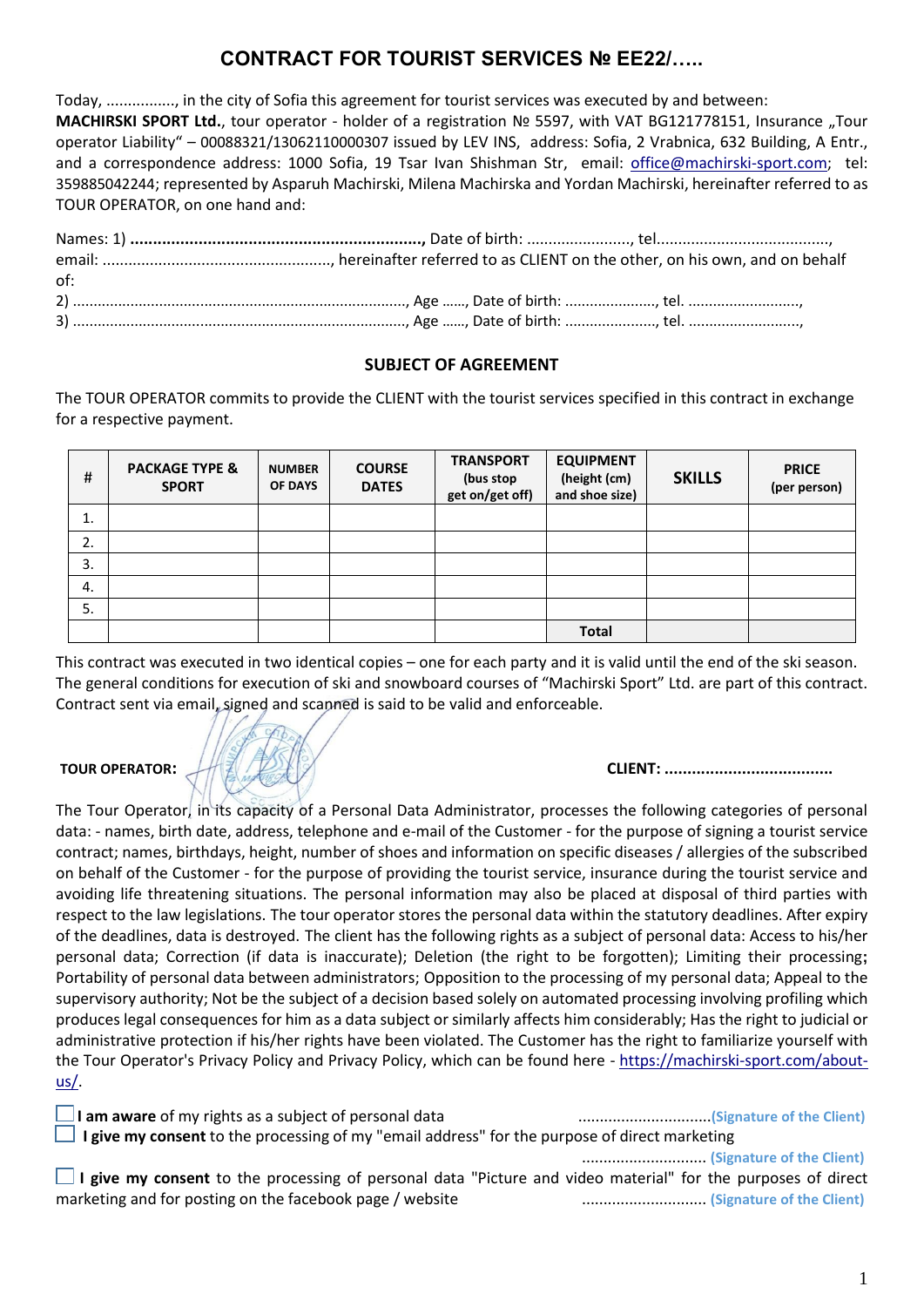### **TERMS AND CONDITIONS OF MACHIRSKI SPORT LTD. FOR EXECUTION SKI AND SNOWBOARD LESSONS**

#### **1. BOOKING & PAYMENT**

Booking a ski/snowboard lesson from Machirski Sport Ltd. is made from Monday to Thursday; 09:00 am – 06:30 pm. Booking requests are accepted only **online** - by filling out a **reservation form** from our website OR via **email** - [reservations@machirski-sport.com.](mailto:reservations@machirski-sport.com) For booking a lesson a **Contract** and Terms and Conditions forms have to be filled out, signed and sent to our email. Bookings are valid only after written confirmation from Machirski Sport and a full prepayment.In order to book ski/snowboard lessons with a Bulgarian speaking group, the participant must have a good understanding of Bulgarian language. If the participant does not understand or speak Bulgarian, he/she has to book private ski/snowboard lessons with an English speaking teacher.

The payments can be made: **by bank transfe**r – with wire transfer to the bank account of Machirski Sport: **Bank account (in BGN): Machirski Sport Ltd., Bank: DSK Bank, IBAN: BG09 STSA93000001434 073, BIC: STSABGSF. Bank account (in EUR): Machirski Sport Ltd., Bank: DSK Bank, IBAN: BG32 STSA 93000021476478, BIC: STSABGSF.** OR **by debit/credit card** - we will send you a payment link to your email or via message on your phone by myPOS and you will land on a secure payment gateway, where you can enter your card details and complete the payment process.If the payment is done by a company bank account, please send us company details in order to issue an invoice. In case of payment after 12:00 pm on Friday, the client must send us a scanned payment order to[: reservations@machirski-sport.com.](mailto:reservations@machirski-sport.com) If the participant is under 18 years old, his/hers parent/guardian is required to inform Machirski Sport of any behavioural characteristics and illnesses of the child.

**The mountain insurance and the transfer** with a shuttle bus are included in the package price only if the booking is made in advance online or by email. The certificate of insurance is issued by EUROINS Insurance Company and it covers up to 1000 BGN for medical and rescue expenses. If an insurance event occurs, the client must contact the tour operator immediately. In case the client does not provide true and correct personal data (three names, DOB, address, phone number), Machirski Sport can refuse to insure this client and it is not liable if an accident has occurred.

Children with **personal ski/snowboard equipment** are accepted if the parent guarantees its suitability and reliability and therefore signs Terms and conditions after a successful consultation with a representative of "Machirski Sport" regarding the size and reliability of the personal equipment. For beginners, the size of the ski/snowboard shouldn't be higher than the chin of the trainee. Personal equipment must be properly labelled.

Packages Ski Kindergarten or Beginners include lift pass for the lift facilities owned and managed by Machirski Sport on the Ophelii and Vetroval ski slopes. Packages Advanced and Experts do not include lift pass. Machirski Sport is not responsible for and does not refund money for purchased lift passes in case of discontinuation of the facilities due to bad weather, accident or other force majeure circumstances. Machirski Sport is not responsible and does not reimburse for obstruction of skiing or snowboarding lessons caused by discontinued use of lift facilities owned by Machirski Sport or other lift operator.

When booking ski/snowboard lessons you can add and pay an extra insurance Travel Cancellation that covers COVID risks. The insurance can be issued up to 5 days from the date of signing up the contract for the service and not less than 10 days before the starting date of the lessons.

#### **2. CONDUCTING**

When booking ski/snowboard lessons the client has to note a place of departure and return which is most convenient for him/her or the child. The transfers are performed with shuttle buses and vans, marked with "Machirski Sport" signs. It is mandatory for all passengers to wear face masks. The shuttle bus departures from the parking lot in front of "Vasil Levski" National Stadium at 08:15/08:30 am and stops at the following locations: bus stop "SHELL" – bus stop after the Shell gas station on Bulgaria blvd.; bus stop "Gotse Delchev" – bus stop after the intersection of Bulgaria blvd. and Gotse Delchev blvd.; bus stop "Billa" – bus stop after the intersection of Bulgaria blvd. and Todor Kableshkov blvd. (across the Bulgaria Mall); bus stop "Skiorka" –stop after the intersection of "Panoramen pat" Str. and "Belovodski pat" Str. in Boyana District – 08:45 am. The client has to wait at the chosen bus stop at 08:30 am. The shuttle bus passes by the stops later, but it is forbidden for it to stay on the bus stops and wait for clients, so we prefer the clients to be there earlier. On return the stops are located at the opposite side of the boulevards, on the way to the city centre, after the mentioned intersections. At the bus stop "Skiorka", the bus stops before the intersection around 03:45 – 04:00 pm. The bus arrives at the National Stadium "Vasil Levski" at 04:15 – 04:30 pm. In case of emergency please call us at +359885042244.

Group ski/snowboard lessons are 4 hours per day – 2 hours before lunch (10:00 am - 12:00 pm), lunch break (45 mins) and 2 hours training after lunch (01:00 pm – 03:00 pm). The clients have to bring themselves lunch, a water bottle, and a thermos or a mug for the hot tea we serve for free.

### **3. TERMS AND CONDITIONS**

The client may cancel his participation for the lessons or part of the lessons, without any penalties, if notifies Machirski Sport within 2 days before the starting date of the lessons via email [office@machirski-sport.com.](mailto:office@machirski-sport.com) If cancelled in a shorter term, 70% of the package price will be refunded. The client may delay and change a day of the lessons only if the client has informed Machirski Sport of hers/his absence at least 24 hours prior to the lessons date by email: office@machirski-sport.com or with a message to tel.: +359 885 04 22 44. In every other case, the missed day/s cannot be used. The client can use a postponed day/s within 3 weeks from the requested end date of the lessons. If the three weeks for work are overdue, the day/s cannot be used. After the expiration of the three weeks and missed the entire course, the Client is refunded 70% of the package price. If you cancel after using 2 days of 4-day, 3 days of 5-day, 4 days of 6-day course, the funds are not refundable.In case of cancellation after using 1 day for 2- and 4-day packages, as well as 1 or 2 days of 3-, 5- and 6-day packages or 3 days of 6-day package, the price for the used number of days is withheld from the package price according to the price list announced on the Machirski Sport website - www.machirski-sport.com, and the difference being refunded. A used day is considered to be the day on which the Client departs with the shuttle bus or arrives at the ski centres Ophelii / Vetroval / Aleko / Borovets / Malyovitsa. Missed days can only be used only until 03/31/2022. After that date, Machirski Sport will retain a 100% penalty for all unused services. The Client has the right to transfer its rights and obligations under the contract to a third party by giving a written notice to Machirski Sport. Depending on the specifics of the type of the course chosen, the third party surcharge may be required. Amounts are refundable only upon presentation of a recipe and/or an invoice. Amounts will be refunded by 03/31/2022. The Client undertakes to observe the safety rules of the ski centres of Ophelii, Vetroval, Aleko, Borovets, Malyovitsa.

#### **Rights and obligations of Machirski Sport**

Machirski Sport can change the starting date of the lessons, if the conditions for conducting the course are not appropriate. Machirski Sport is obliged to coordinate the change with the client, as the new dates of the course have to be agreed with the Client. If the Client is unable to complete the course in the new period, the amount paid for the course will be refunded. Machirski Sport can change some of the dates of the course, after its beginning, if the conditions are not appropriate. The new dates should be coordinated with the Client. If the Client is unable to complete the course in the new period, the amount paid for the course will be refunded. Amounts will be refunded by 03/31/2022. It is desirable, the Client to put a name tag on his personal belongings.Machirski Sport is not responsible for lost/forgotten or stolen items. If a Client loses/forgets an item, he/she has to inform Machirski Sport within 24 hours. The Client has to provide Machirski Sport with exact information for the brand, model, colour of the lost possession, so Machirski Sport team can try to find it. Machirski Sport is not responsible for a violation of the ski/snowboard school's work schedule due to a problem with the cleaning or passability of the Sofia-Vetrovala-Ophelia road; Sofia - Aleko, Sofia - Borovets resort, Sofia - Malyovitsa, as well as in case of accidents related to the power supply.

**Claims -** The customer has the right to complain about any non-compliance of the service with the agreed. The complaint is submitted orally or in writing within 14 days from the date of the failure or inadequate performance. When a claim is made, the Customer indicates the subject of the claim, the preferred way of claiming it, the claim amount and the contact address. When submitting a claim, the Customer must also attach the documents on which the claim is based: a receipt or invoice; protocols, acts or other documents establishing the failure or inadequate performance of the contract. Complaints are accepted in the company office where the service is ordered, at the address: Sofia, 19 Tsar Shishman Str. or by e-mail[: office@machirski-sport.com.](mailto:office@machirski-sport.com) Machirski Sport describes the claim in a register and issues to the Customer a document containing the date, the number under which the claim was entered in the register, the type of service and the signature of the person who accepted the claim. When the claim is satisfied, the Tour Operator issues an act and provides one copy to the consumer.

**Other conditions -** For breach of contractual obligations of either party, the provisions of the Law on Obligations and Contracts and the Bulgarian legislation shall be applied.

**CLIENT: .....................................**